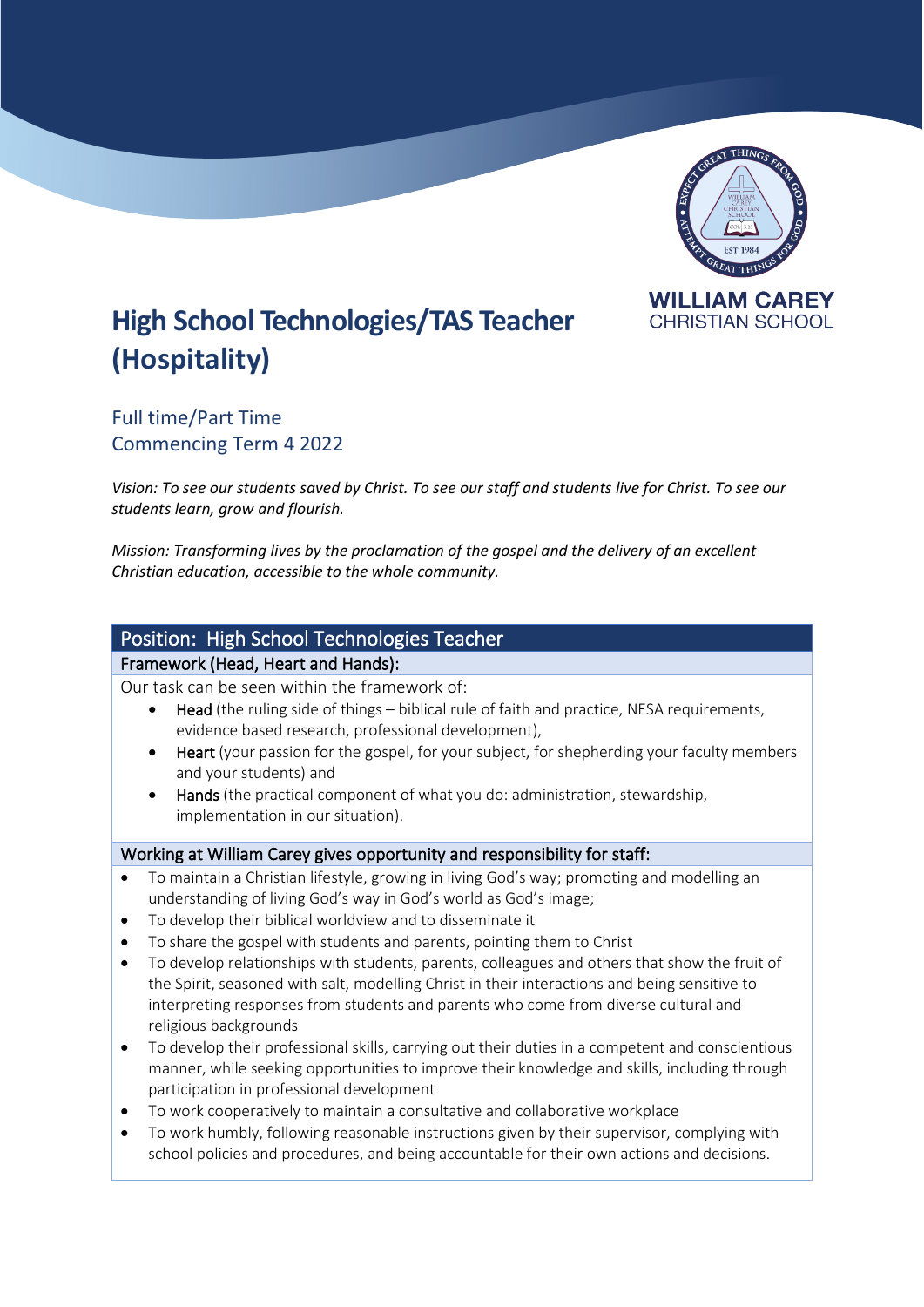## Line of Command

This position is a teaching role. Teachers report directly to their KLA or Stage coordinator. Teachers report to the Deputy for cover for absences (as well as their KLA/Stage coordinator), and to the Director of Teaching and Learning, for matters of accreditation.

## Essential Criteria:

- A person of evangelical Christian convictions and character, actively involved in church and committed to the work of Christian education
- Affirm and uphold the School's Statement of Faith and committed to working a biblical worldview into all aspects of teaching and learning.
- Experience in teaching students within Stages 4 6, to meet a wide range of student learning requirements, including effective use of ICT in the classroom.
- Teaching experience in Stage 6 VET Hospitality (Food and Beverage stream preferred)
- An excellent classroom teacher with a deep and broad knowledge of current issues and best practice in education
- Demonstrated capacity to work harmoniously with teams, whether in supervisory, collegial or advisory contexts
- Demonstrated capacity to communicate clearly with students, colleagues and the wider community regarding educational and welfare issues
- Be qualified to teach and accredited by NESA
- Meet and maintain the criteria of the Australian Professional Standards for Teachers (APST) at proficient level according to legislation
- Have a current Working with Children Check as legislated

## A Teacher will:

#### *Teach Christianly by*

- Planning and implementing well-structured learning and teaching programs or lesson sequences that engage all students and promote learning (APST, 3.2.2)
- Instructing from a biblical perspective, understanding the content of their subject area as informed by a biblical worldview
- Relating in a Christian manner to both staff and students, displaying care and diligence
- Sharing the Gospel with both boldness and sensitivity; discipling and nurturing Christian students
- Demonstrating a biblical understanding of the nature of the child
- Selecting appropriate teaching resources for the ethos of the school.

## *Fulfil curriculum requirements of the faculty/stage by*

- Developing programs for students of all abilities, using evidence based research and NESA syllabuses and supporting documents
- Completing and submitting registers and evaluations of programs, within the given timeframe; using evaluation to inform future planning
- Contributing to the development of scopes and sequences and delivering curriculum accordingly
- Following assessment procedures, adhering to schedules set; maintaining records and samples of work and reporting to parents/carers in a timely fashion
- Presenting documentation in a clear and unambiguous manner, utilising school templates, where appropriate (e.g. assessment tasks, excursions, exams)
- Consulting with the coordinator and colleagues when planning other activities that impinge on others, including checking school calendar for potential clashes of interest before booking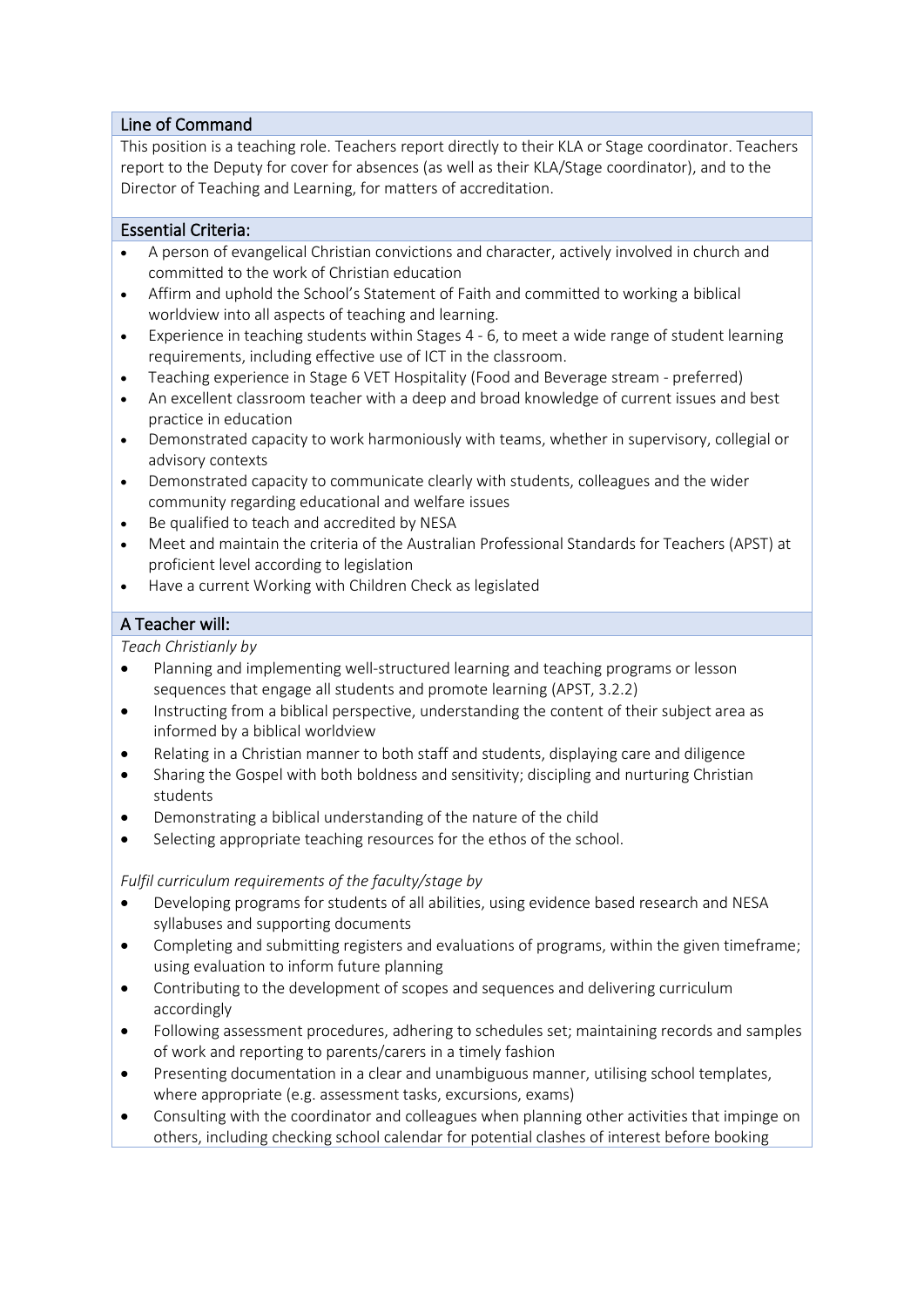• Ensuring that assessment practices meet the NESA requirements for registration and accreditation.

## *Manage and oversee classes by*

- Displaying an awareness and implementation of agreed working practice
- Participating in grading conversations, if required
- Setting standards for student achievement grades and moderating marking
- Displaying good teaching practices in their classroom
- Using a variety of effective classroom management strategies
- Assessing students using a range of forms (e.g. formal and informal, diagnostic, formative and summative) to ensure effective feedback and reporting
- Consulting with supervisor and/or colleagues about issues relating to classroom management, pedagogy and discipline
- Checking student profiles for your classes; utilising all information provided
- Setting standards for class expectations e.g. behaviour, bookwork
- Ensuring lessons and resources are available for casual staff replacement/split packs/grade day

## *Encourage staff and student wellbeing by*

- Offering and maintaining an inclusive, supportive and safe teaching and learning environment
- Supporting the pastoral care and wellbeing programs of the school, including by planning wellbeing lesson activities and attending PC school camps as necessary
- Advocating for students at grade/stage meetings
- Recording awards and disciplines on Edumate
- Actively managing behaviour across the broader school community, including active supervision of playground, bus, detentions as rostered
- Supporting privacy policy, including checking the "Do not publish" list
- Addressing staff/student/parent complaints within their area of responsibility and referring appropriately when necessary
- Being prompt to classes, playground duties, exam supervisions, class covers (in lieu of or extra classes) and meetings.

## *Relate to parents by*

- Attending primary/high school information nights, promoting a positive learning culture and team mentality, being accessible to parents who have questions, contributing to preparing and evaluating resources as required
- Supporting parent teacher nights by involvement in faculty/stage discussion prior to and after the event, regarding the focus of the interviews;
- Attending parent teacher nights in order to support students and families, fielding questions by students or parents, resolving conflict, and following up parent enquiries, requests and complaints
- Attending other parent teacher interviews, including IPs, ensuring appropriate preparation for the interview, following up any issues arising, distributing significant information to relevant executive
- Communicating clearly and timely with parents, supporting families in collaboration with executive, documenting discussion and referring to executive for counsellor consideration, supporting school policies to the community
- Having direct contact (phone or face-to-face conversation) with your pastoral care/primary class parents in the first few weeks of school
- Promoting class/faculty/stage events through Newsletter and/or blog articles
- Supporting and being involved in school community events, assisting with resources where appropriate, developing rosters/roles if required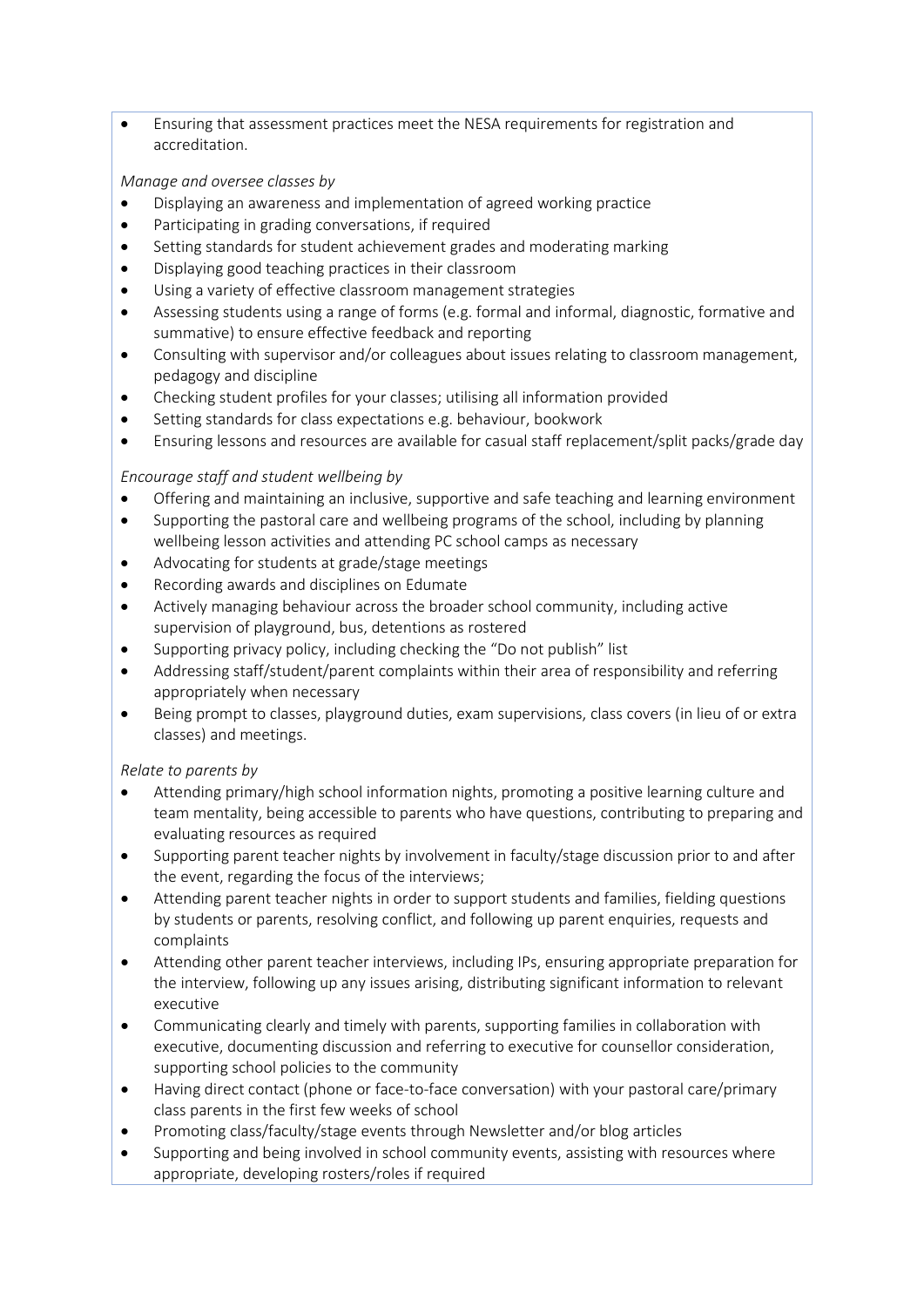- Supporting families and staff by investigating concerns and acting on findings; documenting and referring as required (e.g. NCCD), supporting school policies to the community
- Supporting public relations/marketing by promoting a positive attitude towards the School.

## *Develop as a faculty/stage member by*

- Attending induction and training, and mentoring opportunities
- Being involved in professional development, including developing biblical framework; maintaining currency of knowledge related to required curriculum; reporting back what you have learned
- Undergoing performance review, celebrating achievements and pursuing growth;
- Using individual gifts and delegated responsibilities as appropriate and/or required
- Supporting the maintenance of a resource management system as required.

## *Collaborate within the school community by*

- Adopting a collegial attitude towards all staff, students and parents
- Liaising with others regarding shared classes or resources
- Seeking to resolve conflicts
- Discussing and developing strategies to work cooperatively with others regarding practices and expectations.

## *Be professional in their approach by*

- Proofreading all written communications issued by them to parents or students or staff
- Using current documentation, including using the school's current logo and form and style for all documents and presentations
- Using ICT, including electronic communication, effectively and ethically.

## *Ensure school and faculty/stage policy is followed by*

• Complying with the faculty/stage handbook, teachers' handbook, School policy/procedure statements.

## *Show stewardship of the school resources by*

- Wisely using consumables (including electricity and water) and capital items
- Sharing graciously and quickly returning borrowed items
- Following agreed working practice in relation to use of rooms
- Monitoring and managing appropriate teaching and faculty/stage resources, within budget constraints
- Monitoring and maintaining classroom environment, including teaching resources and ICT; liaising with the KLA/Stage coordinator regarding required resources or servicing of rooms and equipment.

## Selection Criteria:

- A person of Christian character and convictions, actively involved in church and committed to the work of Christian education
- Appropriate tertiary qualifications, including teaching qualifications
- A current Working with Children Check
- An excellent classroom teacher with a deep and broad knowledge of current issues and best practice in education
- Experience in teaching Technologies (Hospitality) to meet a wide range of student learning requirements, including teaching qualifications if teaching NESA courses
- Demonstrated capacity to work harmoniously with teams, whether in supervisory, collegial or advisory contexts